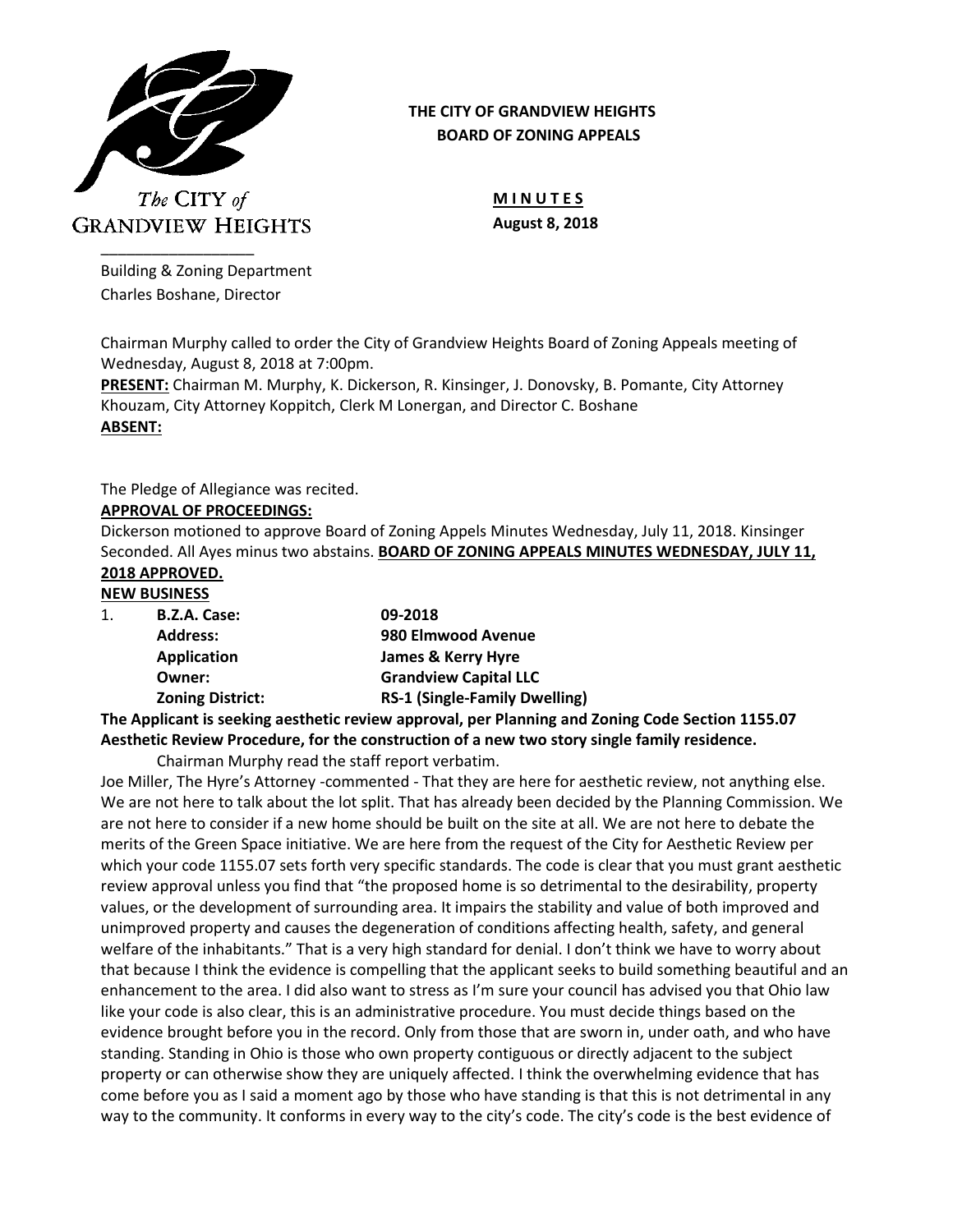what's in keeping with the character of the community. We are not seeking any variances. Instead we believe that the evidence will show this enhances the character of the area, it does not detract from that. We are gratified to have the recommended approval of your professional staff. Your staff has determined that the building orientation is arranged specifically so it is similar to other structures that are adjacent to or within the green space overlay district. The materials proposed are similar to the aesthetics and style to those found adjacent or within the green space overlay district. Finally, the staff has recommended to you that the essential character of the neighborhood would not be altered and the adjoining properties would not suffer a detriment as a result of an approval or variance being granted. So we are pleased to receive that recommendation. We tried to supplement the record to your consideration. Each of you have likely received a declaration of Robert S. Livesey. Professor Livesey is a Harvard University educated architect that has inspected the plans submitted, toured the neighborhood, and inspected the area. He has submitted this Declaration to you under oath. He states this design will maintain the character of the Grandview community. He goes on to write that the façade is consistent and complimentary with other homes in the community. It appears essentially as a two story home on the top of a hill. Paragraph 6 and 7 of this declaration sets forth exactly why the Hyre residence is not excessively similar or dissimilar compared to other properties around it. Including and related to the lot coverage minimum and the house height. It's all in keeping with the neighborhood. He concludes the following that the Hyre's Residence as proposed is in keeping with established character of other structures in the neighborhood and surrounding area. We would also like to add into the record the Declaration of Debi Wilcox, a professional appraiser. She is an MAI appraiser; the highest designation you can receive in the profession. She has appraised residential and commercial for over 30 years. She likewise looked at the plans and the factors that you are going to consider. Her declaration examined on whether the Hyre Residence will impair property values of those improved or unimproved properties within the community. She concludes that the Hyre Residence will absolutely cause no impairment or diminish property values. Nor will it cause impairment to the desirability to the community. The adjacent property owners will not experience any negative impact caused by the development of the Hyre Residence. The community likewise will not as well. She believes the property values will benefit from the Hyre Residence. With that expert evidence admitted into the record we would proceed tonight to give a presentation.

Kerry Ruberg, 1000 Elmwood, introduced herself. Joe miller- questioned- What is your and Jim's motivation behind the design of the home? How did you decide on the orientation of the home? How did you incorporate the terrain? Did you also look at the new builds in Grandview and how there scaling /size related to the lot size? Did you also consider how this will have a three car attached garage and how that may/may not suit the neighborhood? Kerry- replied- We are very involved in the community. We appreciate the architectural diversity. There is a wide range of styles of homes. We didn't pick one particular style. It was important to incorporate stone. As for the style we drew inspiration from European style and Tudor style. Trees and greenery with a porch was important. We sought to preserve as many trees as possible. We are okay with replacing trees. She went into detail on how she chose the orientation of the home. All of the houses on Goodale face Goodale Blvd and they all have driveways off of the side street. She went over the slideshow, specifically the slides of facing Goodale Blvd. It was Important to match other homes on Goodale Blvd with it being a prominent roadway and the home sitting up on the hill. Another consideration was the lot south of us will most likely never be developed. We considered the surrounding properties when deciding on the scale of the home. We wanted the home to fit in. The lot is unique. It was important that the house nestled into the hill. We looked at the house on Fairview Avenue. That's the one off the top of my head. The newer homes are a little bit taller and three stories. Our lot size is similar to the one on Fairview. We wanted to add more garage space. It was important to have a three car garage. We did go around the neighborhood to make sure there were other three car garages. One example is on the corner of Merrick and Urlin Ave. We are going to move into this house. We want to live their decades. This is meant to be a forever home.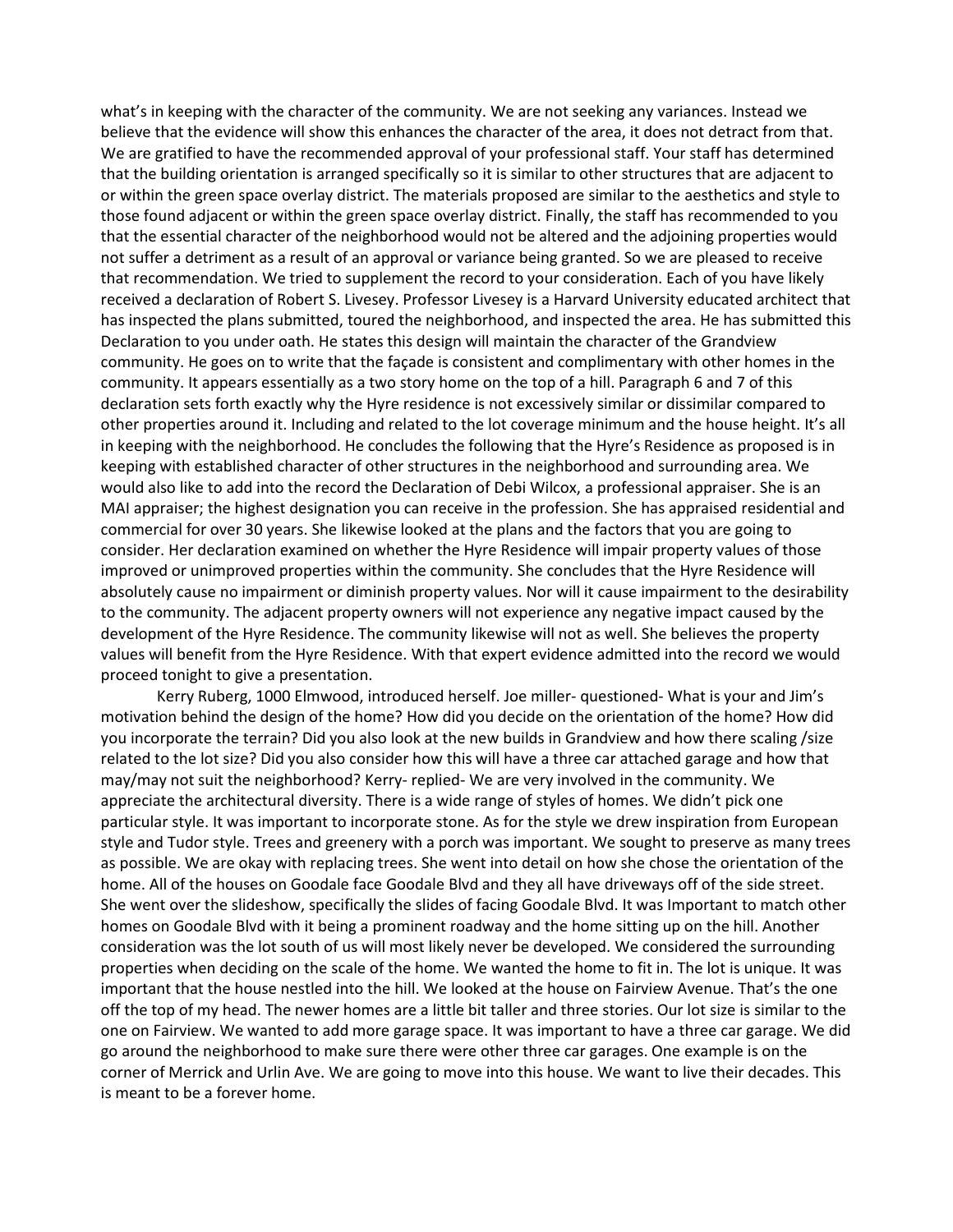Andy Melaragno-commented- The site study (shown on the PowerPoint) shows the footprint of the home within the setbacks. We are also looking at the retaining wall that will retain the grade. In doing this we are going to minimize lot coverage and any run off by using impervious concrete. There are no variances for lot coverage, impervious surface, or building height (33'7 1/8). The building height is from the grade at the front of the house to the ridge. The Southern elevation we have broken up the massing by creating three different bays. It helps break up the front façade and also the roof. There is a strong emphasis on horizontal lines to help nestle the house. The stone we are using is going to mimic the Ohio limestone that can be found in Grandview and Upper Arlington. The details above the windows will be a natural lime stone or mimic lime stone. Stucco will be used as well. Everything is found locally. The tallest part of the house is on the west elevation. We have incorporated a standing seam metal hood that masks the garage doors and carries on the site line across the face of the house. We are trying to create horizontal lines. The man door and third garage door are masked from the street view based off of the retaining wall. It appears as a two car garage from the street. On the north elevation, the first floor elevation is below grade. This was done to minimalize visual impact.

The east elevation we are going to transition the grade drop around the house. That will come into play with the landscaping. We made a point to minimize the effect on the natural grade.

Jim Hyre-commented- The reason why we have put so much effort into this is because this is where we plan to live. We have one chance to get it right. I have lived in Grandview for 8 years and it is important to live in Grandview.

Debi Wilcox was asked to please describe her experience with appraising. Wilcox -commented-That she has appraised since 1984. I have appraised a variety of properties in Arlington, Grandview, and all over City of Columbus. I have appraised Residential and Commercial. I have the MAI designation since 1990. I am also certified in the State of Ohio. I am also an appraiser in Kentucky and South Carolina. I am a real estate agent in Ohio and broker in South Carolina. I belong to several MLS organizations. Wilcox was asked to state what she did to undertake her assignment. I take every opportunity I can to come to Grandview. I drove the area, by the property, and down Elmwood. I also reviewed the renderings, zoning issues, etc. Joe miller -asked- If the home was detrimental to property values or desirability in the area? Wilcox- replied-Not at all. I feel it will enhance the surrounding areas, property values and desirability. Joe Miller-asked- In your professional experience why do you hold this opinion? Wilcox-commented- When she looked at the area and the surrounding homes in particular. I enjoyed the tree areas and the age of the surrounding homes. Even though this home will be brand new, the house will enhance the area. Joe Miller- asked- Do you believe this home will result in impairment or destruction of value of surrounding properties? Do you believe that this home will impair the stability and value of improved or unimproved homes in the area? Do you believe this home as proposed will result in degeneration of conditions affecting the health, safety, and general welfare of the inhabitants? Do you believe this home is detrimental to the desirability, property values, or development of the surrounding areas? Wilcox commented no to all these questions.

Kinsinger-questioned- He is curious about the driveway. I am trying to picture the slope. Melaragno -replied- The driveway slope is 8%. The complaint driveway is the credit in the building coverage.

Pomante-questioned- Does anyone know the distances from the other examples you brought from Goodale to the start of the home? Do we know how far that proposed house will be from the house from the north? Joe Miller-replied- I don't think we depicted that. My suspicion is that you would not see uniformity in the distance from Goodale. We do not have those calculations. Kerry Hyre-commented- We will be 20' from the house to the lot line. Pomante -commented – You said the driveway will be an 8% grade and the house will be 33' in height.

Chairman Murphy-asked- Do you have a street scape to see the current home to the new home? Kerry Hyre-replied- Our current house sits up a little bit higher. They are not completely on the same plane.

Pomante-Asked- Do we know the measurement of the point of one peak to other peak? Melaragno -replied- The grade from the Goodale to the front of the house is 778. Which is about where the first floor is. So another foot and a half. There was discussion on calculating the peak to peak measurement.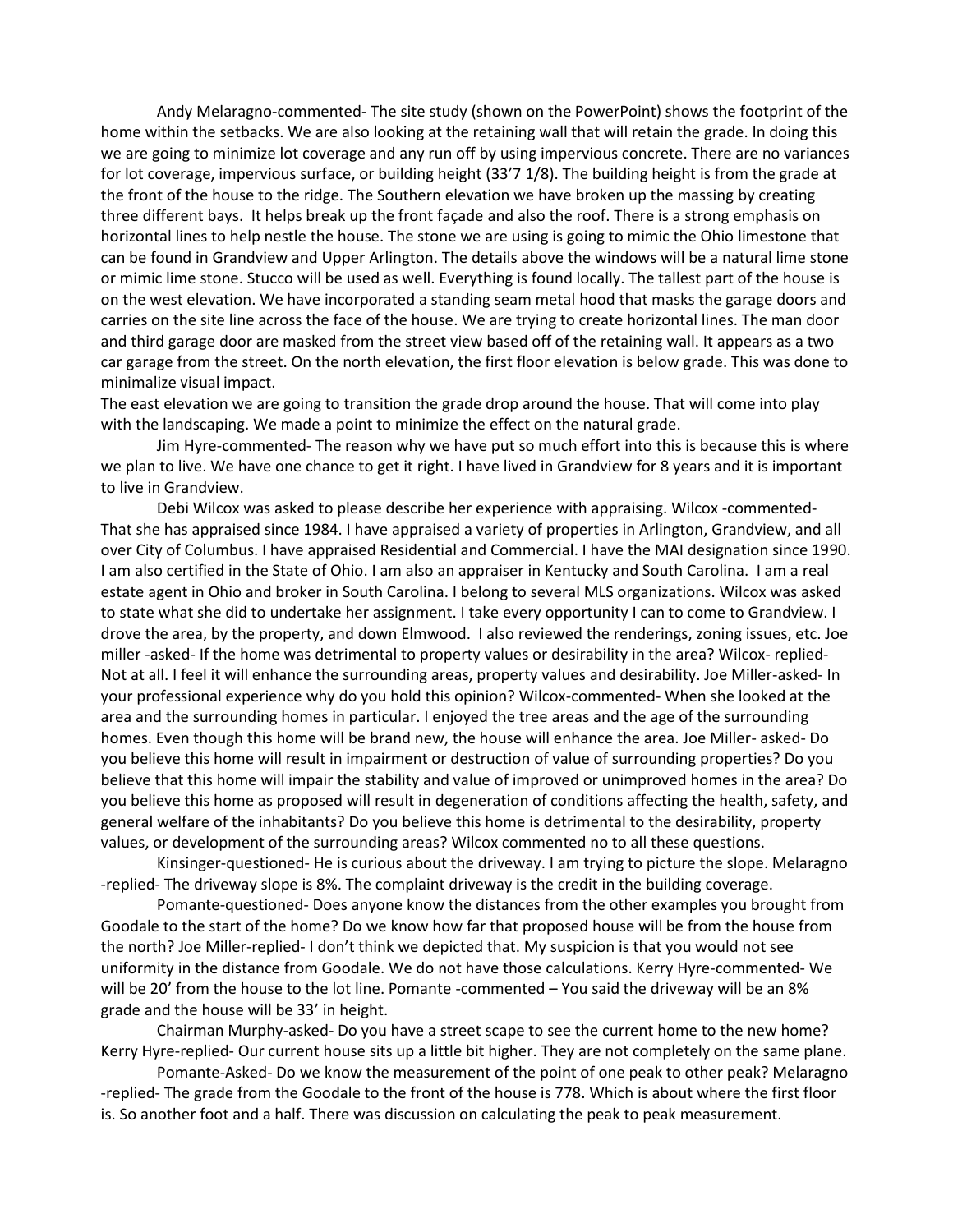Melaragno- commented-The second floor ceiling height of the house to the north is 808. My peak is at 811. By the time you put an attic space above it, it's a higher house. The peak of the roof of the house to the north will be higher.

Pomante-commented- On the overall square footage, 3500 square feet is what is allowed. Your coming in around 2400 square feet. I like the layout and design. Instead of a large massed house why not a longer dormer style roof line to fit the area? Melaragno-replied- The buildable foot print of the house is on the setback.

Discussion of the Ohio limestone material used and clarification that the roof will be an asphalt roof.

Chairman Murphy- commented – Talk to us about this designs engagement with Goodale. Melaragno- replied- The family room is on the first floor. The view from the family room and front porch is an incredible view. When coming down Goodale you can't really see the top of the hill unless driving in a convertible. Joe Miller- commented- It also helps that we are preserving the wooded areas. Kerry Hyrecommented- We are mindful of keeping the hill and wooded areas.

Chairman Murphy-commented- Seems like with the scale of the house you don't see the nose of the house. There could be a porched roof or something to relate to the community. Have you thought about that? What tells me this is the front of the house? Melaragno -replied- The columned porch recesses back to create a gathering space. Unfortunately getting a roof across the front of the house is difficult with the limits of the footprint. Joe Miller-commented- It maybe too visually imposing. Kerry Hyre- commented-That porch is very important. There was thought put into the placement. Wilcox-commented- From a real estate point of view, you don't want houses exactly the same. When I drive through Grandview I see variety. I think the design did a nice job incorporating to take advantage of the hills, the view, and the site itself.

Chairman Murphy- Commented-I love that Grandview is diverse, but we also want some similarities. I would not call this a nestling house. If we could bring the scale down that would be great. Do something to articulate the entrance of the home. Discussion on these being good ideas.

Donovsky-commented – I think the view of Goodale should be looked at differently. This is not a lot that faces Goodale. This house sits 147 feet away from Goodale. I have no problems with the elevation views.

Further discussion on the heights of the two peaks and calculations. Discussion of the house to the south overpowering the north being the concern. The conclusion was the house peaks are going to align.

Chairman Murphy-commented- We have a letter from a resident. Under the law it is not a sworn in affidavit. This can't be used as part of the consideration. Kinsinger read the letter verbatim of Nancy Kramer,

#### To Whom It May Concern:

We are writing to register our opposition to the proposal put forth by the Hyre family to build on the property fronting Goodale Blvd (at the corner of Elmwood Avenue) - and directly abutting our own residence at 955 Urlin Avenue.

As you well know, this project has raised considerable ire among neighbors, for a variety of reasons; not the least of which is the inevitable (& we believe, negative) precedent it sets for further development up and down the Goodale Blvd "greenway" corridor.

We have written previously to Grandview City officials citing our objections to the original lot split and proposed development (which we and others continue to believe violates the city's own zoning and safety standards); and have showed up in person to state these concerns.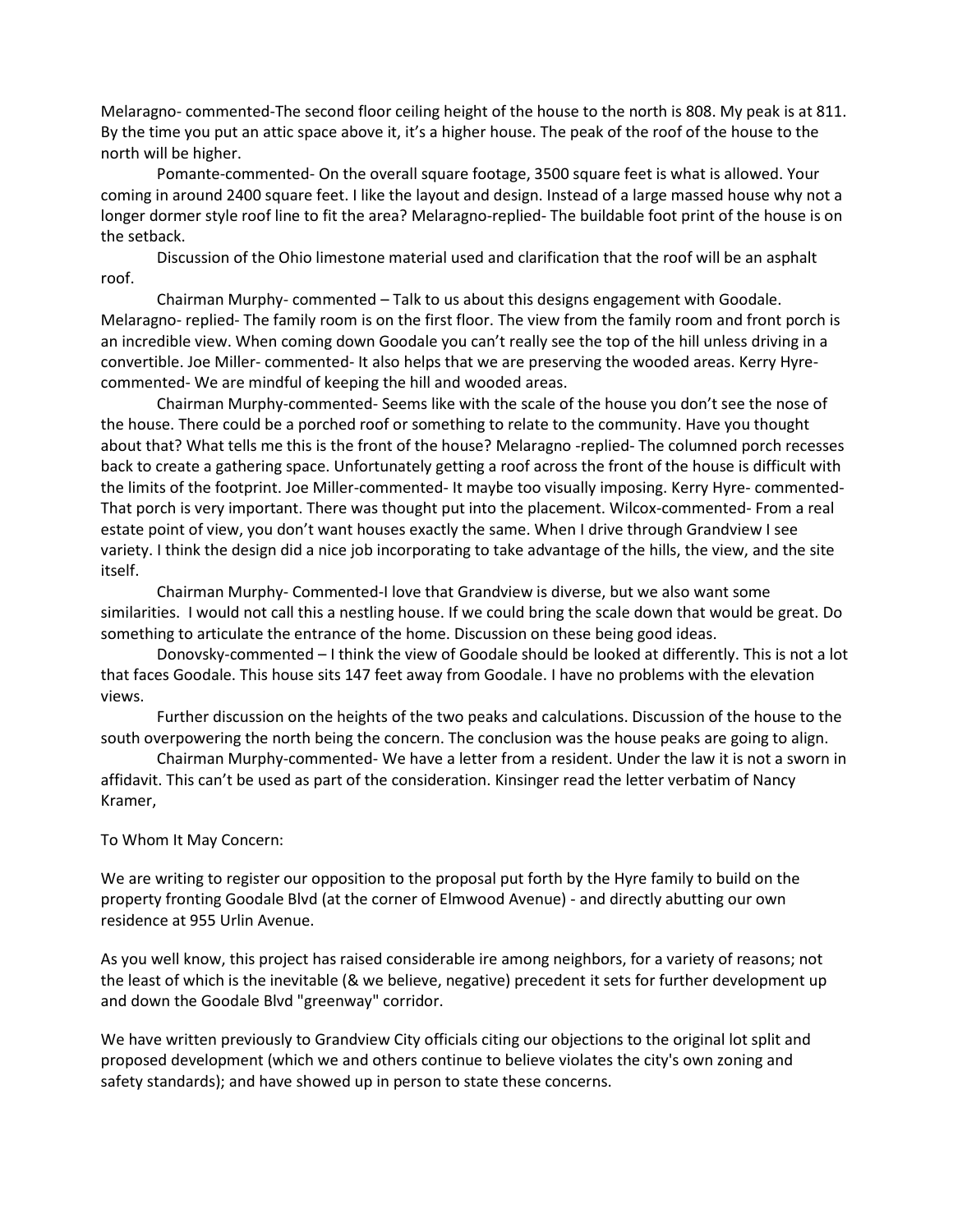Unfortunately, we are out of town for this upcoming Zoning meeting to review the Hyre's latest proposal, including actual architectural drawings; and so felt compelled to once again register our objections in writing for the record.

Let us be clear, we do not take lightly the step of opposing our neighbor's development ambitions. We respect their rights, and we have had nothing but positive interactions with them on a personal level. However, we genuinely believe both the development of this lot in general, and the character and scale of this particular proposed project is wrong for Grandview, and should be denied.

As Grandview continues to evolve, facing new residential development along its eastern edge, and heightened commercial development along the lower portions of Goodale, it must be thoughtful about preserving those particular portions of its neighborhoods that reinforce its unique charms and historical significance. The Goodale Blvd Greenway Corridor is one of those areas. Dotted with the last remaining original homes, and some of the few hills and stands of trees that inspired the city's "grand view" namesake; this area should not be given over to careless and over-sized cookie-cutter development, which seems more intent on maximizing financial gain than adding to the quality and character of our community.

More specifically, it seems to us that everything about the Hyre's proposed project - its scale, architectural design, sight lines and even material choices - feels generally uninspiring and out of step with the two neighboring historic homes that will bookend it. At a minimum, if they are truly intent on building in such a visible (& important) spot, the Hyre's should consider designing and constructing a home in character with its surrounding; rather than a box-like mini-mansion more appropriate to some bland suburban building lot in Dublin or Westerville.

We urge the members of the Grandview Zoning board to think about the precedent they are setting with this decision - and to determine what message they want to send not only to the Hyre's but to other developers who come to Grandview to flip homes versus build community. For the record Joe Miller objected.

Joe Miller-commented- He would like to continue his objection on those with "standing". Once again persons who are not adjacent or directly contiguous or uniquely affected to the subject property.

Bill Thompson, 1083 Wyandotte, 1220 Grandview Avenue -commented- This is one side of the story. The applicant says it's a 2 story. It's 4 stories. Properties would be affected. The other objections I have is the lot is not 10,000 square feet. The recorded deed states its .22 acres, 9475 square feet. That is not a buildable lot. There have been no variances applied for. The proposed front yard setback is not compliant with 1155.01. That states that the front entry door of the home that faces Goodale must equal the average of the adjacent homes on Goodale. The average is 234 feet. The proposed structure is not staying in character or similar to homes in the neighborhood. Similarly, sized lots within 250 feet of 980 Elmwood have much smaller homes. Examples were provided. The garage is not permitted under a home 1153.02. This has been brought up in the past and has been denied. I hope the board denies this application.

Further discussion that the property is an Elmwood address and not a corner lot.

City Attorney Koppitch- commented - There is a survey noting that the lot is complaint. When the Planning Commission approved the lot it was a complaint lot. It is immaterial to what your approving tonight, but for the sake of the board members there was a rounding error on the survey. There were no changes to the lot dimensions. The survey was updated properly. The lot has 10, 001 square feet. Basements are not included in the square footage calculations. Its only above grade calculations. Kerry Hyre-commented- We have the survey rerecorded with Franklin County.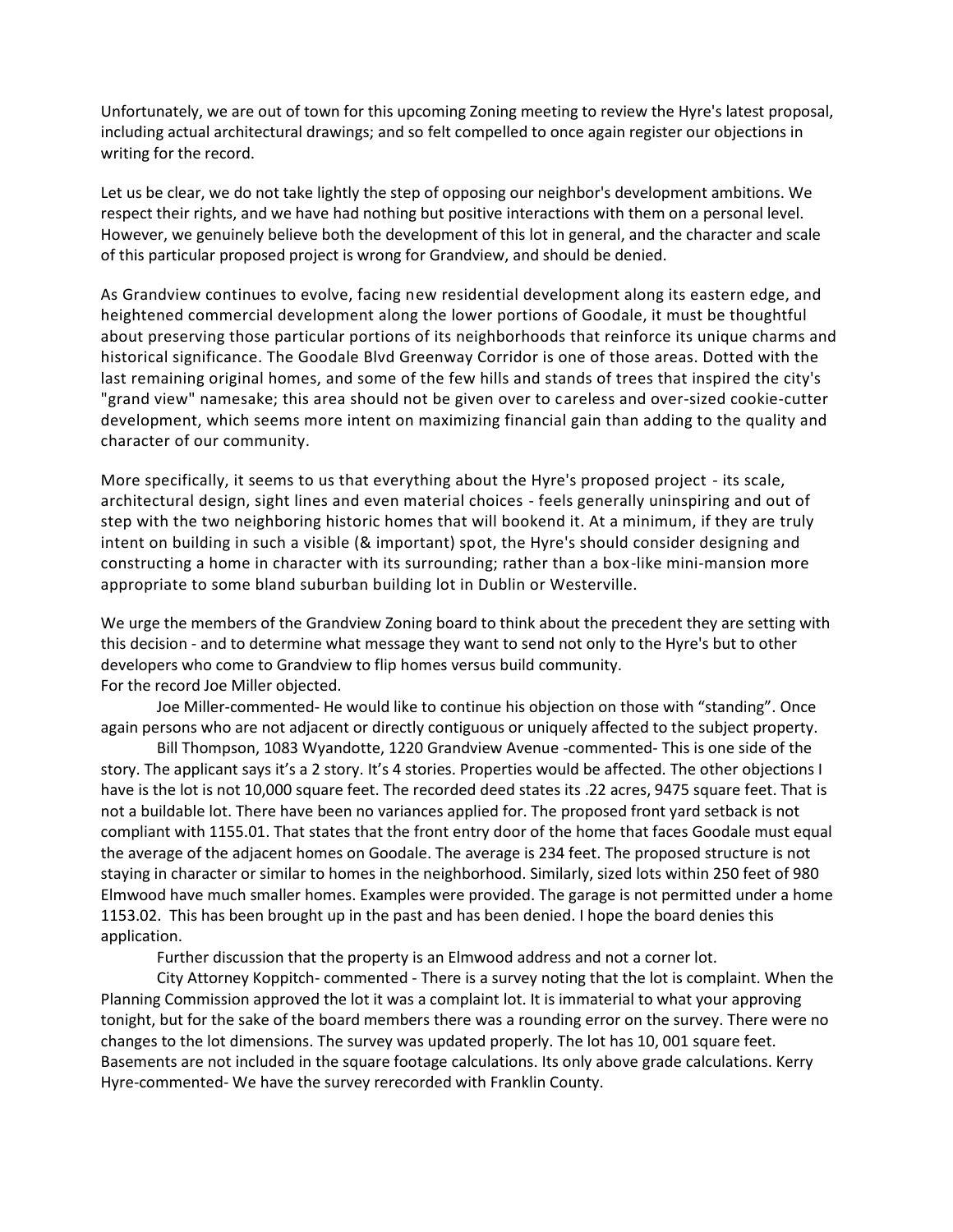Jody Oster, 1080 Wyandotte -commented- She handed out a packet to the board members. 1155.07 talks about homes being similar. This is under b page 1. We have a 1/4 or less acre lot. With a home exclusive of the lower level that is roughly 5600 square feet. If you look at exhibit b you will see the backup documentation in relation to the homes that are north of the 980 Elmwood property. It shows that they are roughly 1/4 of an acre or less. The average square footage is 2198 square feet. There was an application made by another applicant. The board expressed the massing of the home was too much in comparison to the other homes on the side of it. We have the applicants comparing themselves to homes along Goodale and Elmwood. We have had a Myer's survey done that is included in the packet. The entry way is fronting Goodale, not Elmwood. There was also a discussion with the Tom Komlanc application about garages being towards the rear. This garage is in the side yard. This home doesn't belong on this lot. There are safety issues on the hill. Elmwood is a very dangerous road. I urge you to deny this proposal. I hold my objection that the house faces Goodale.

Director Boshane-commented- The house faces Elmwood. The front door can be on Goodale Blvd. The front yard is Elmwood.

Further discussion of the code defining the front door and the front door of the applicant's home facing Elmwood.

City Attorney Koppitch reiterated it's a complaint lot.

City Attorney Koppitch-commented – Madam Chair, if you look at the documents, the Planning Commission documents were included to provide the overall context. If you look at the minutes, the "building plans" were for demonstration only to show that it is a building code complaint lot. There were no set plans of elevations. You are not looking at the Plans from the Planning Commission application. The square footage would just be the foot print of the home.

Joe Miller-commented- That is exactly right. It was lot coverage; it would be the first floor of the home. Not the home. The deed is not an issue. It was corrected yesterday. This has been addressed. I agree with Mr. Donovsky and staff in regards to what we should be dealing with. Even if we are to look at Oster's Exhibit D, these frontages are not even near the ridgeline of Goodale hill. There is no average. Mrs. Oster lives approximately 450 feet two streets over from this home. So I stand on my objection as to standing.

Pomante -commented- He apologizes for the miscalculation. The house to the north will still be taller. Just wanted to announce that.

James Oberla, 1020 Westwood Avenue -commented- The green space overlay is more detrimental to our property value than this house. This is personal property; they want to build a house. I think their plans are very nice. It's going to set into the hill and be nestled because the hill drops. The ridgeline is well done. The green space overlay was done over duress. The city purchased the property.

Colleen Solms, 1307 Elmwood Ave-commented- The 980 Elmwood is 4508 square feet. Approximately 7 times the square feet to lot size ratio of those three comparable homes. My fear is this is going to be a precedent of building gigantic houses on small lots. I also would like to comment to putting a driveway on Elmwood Hill. There are frequently landscape trucks, service trucks, and pedestrians on the hill. Until you come over the top of the hill, you have no idea who is coming the other way. The hill is a hazard.

City Attorney Khouzam-asked- The question is directed to Director Boshane. Is the city still planning a sidewalk on Elmwood? Did the curb cut that was recommended by the Building Department take into consideration the possibility of a future curb cut? Director Boshane- replied- At the Planning Commission meeting the Mayor indicated they talked about putting a sidewalk in on Elmwood Avenue. I don't believe they have come to a final agreement on that sidewalk. Yes, the retaining wall had to be moved back to the property line. So that it wasn't in our right of way. The Mayor and the applicant have not come to the final conclusion on that. The applicant does have to get a right of way permit for the curb cut from the service department. The purpose of the sidewalk would be to promote pedestrian safety. Why they haven't come to an agreement is because they would have to continue it beyond the property. That's on an administration level.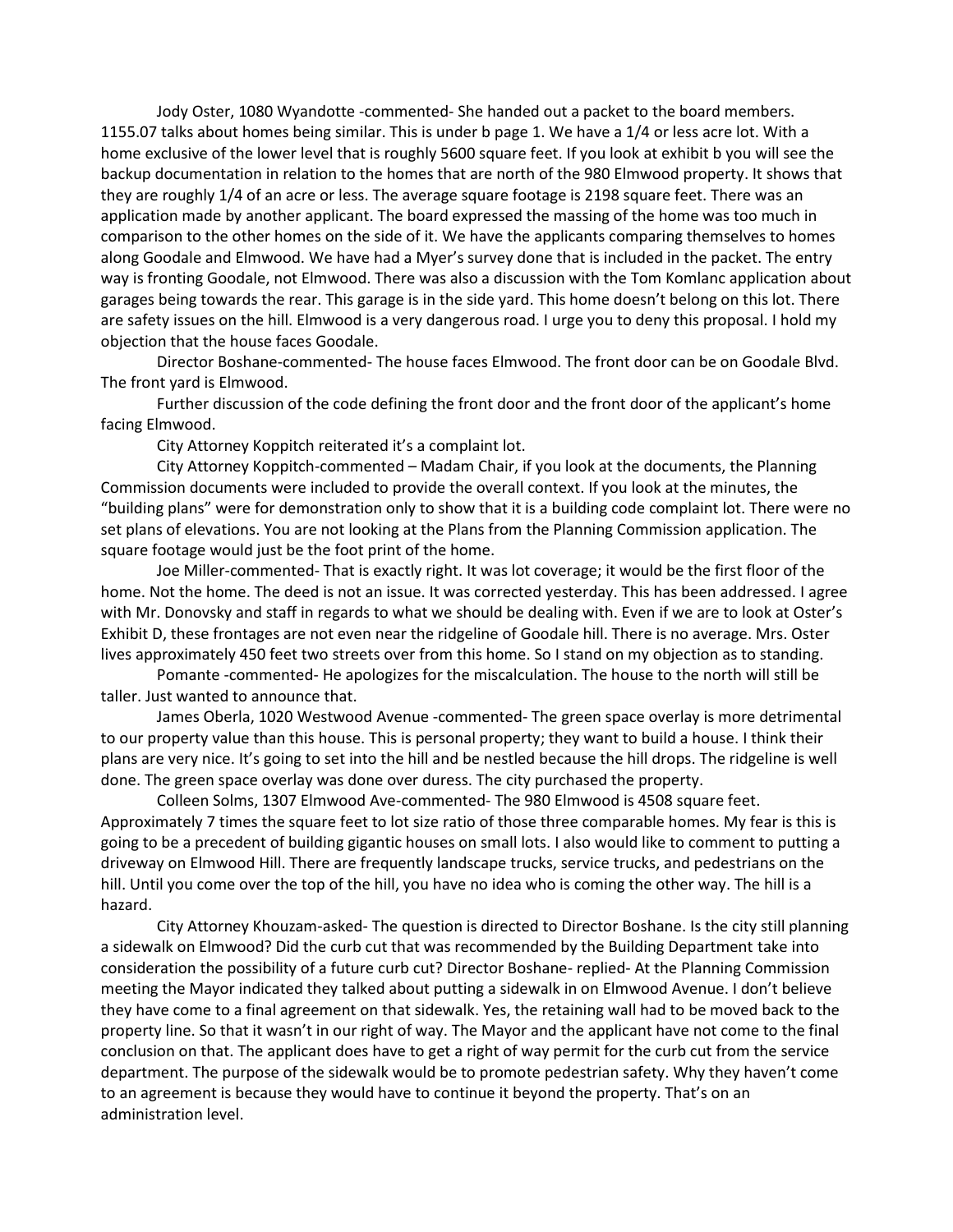James Palumbo, 1104 Elmwood-commented- The Elmwood hill has lots of pedestrian traffic, bikes, cross country team, and joggers. It's the steepest hill in Grandview Heights. Sidewalks are great. I wish they would put them in. The sidewalks end at Bluff Avenue. There are a lot of speeders.

Jerry Cusack, 1020 Elmwood-commented- Only two cars can fit on the street. There is no room for a right or left hand turn out of our shared driveway. This is the steepest hill. You cannot see what coming at you off of the hill.

Chairman Murphy-commented- We can't help with safety review.

City Attorney Koppitch-commented- They widened the curb out to help make it safer.

Director Boshane-commented- The City Engineer received it and worked with the Hyre's to make it work. They reviewed it and said its workable. There designer indicated they are going to make it 20' wide. Our normal is 12'-16' wide. This was to address those concerns of pulling out of the driveway. The City Engineer can address the turning.

City Attorney Koppitch- commented – The curb cut is an administrative and Service Department action.

Further discussion of widening the drive.

Jim Woodland, 1050 Lincoln Rd-commented- I was the Council President when the green space overlay was put into place. There is an issue with the front door. Safety should be part of the aesthetic review in my opinion.

Chairman Murphy-commented – I have reservations about the front entry door.

Dickerson-commented- I don't have a problem with the design layout as presented.

Pomante-commented- Safety is a huge issue. A sidewalk should be there which we can't control. That street will get busier and busier. There is also a reason in the house you live in now has a shared driveway.

There was more discussion of the retaining wall and sidewalk as talked about before.

Chairman Murphy-commented- As we are looking at the precedent for homes being built above garages. This home is being built into a hill and this garage is 100% under grade unlike previous cases where it is 100% above grade. That is my mind is night and day. I have a question about code. Is 2 ½ stories code? Is the bonus space a story?

Director Boshane-commented- Its 2 ½ stories or 35'. The bonus space is not considered a story. We don't have final construction drawings at this point. If there is a need for variance they would have to come back. Upon review of the final construction drawings we will verify everything.

Donovsky-commented- This total house is 33' tall. The other houses that are the continuous houses maximizes the 35', which is the half point of the roof line. So the real peak of the house is 43'. That alone is night and day.

Further discussion of the bonus space and the explanation of a ½ story.

Jennifer Stevens, 1040 Elmwood-commented- Can we get color renderings of different angles? Kinsinger-commented- I think it's fair to say that I don't think you would see the house due to the

trees.

Jody Oster-commented- The trees probably won't be there. It's usually helpful to have the context of the views. Right now the house is not built in the green space. There is a proposed ordinance on the November ballot to expand the green space to 200 ft. If that passes construction of this house would not be permitted.

Further discussion of already discussed information on the frontage on Elmwood.

Director Boshane- commented - That the Planning Commission approved the lot itself. They had nothing to do with aesthetic review or the actual project. It was always stated that the project was going to be submitted at a later date. So we didn't know the final design until this point.

City Attorney Khouzam-commented- What Mr. Boshane is saying is that the presentation that was made at the Planning Commission showed a conceptual drawing of a house. Not necessarily sited to any